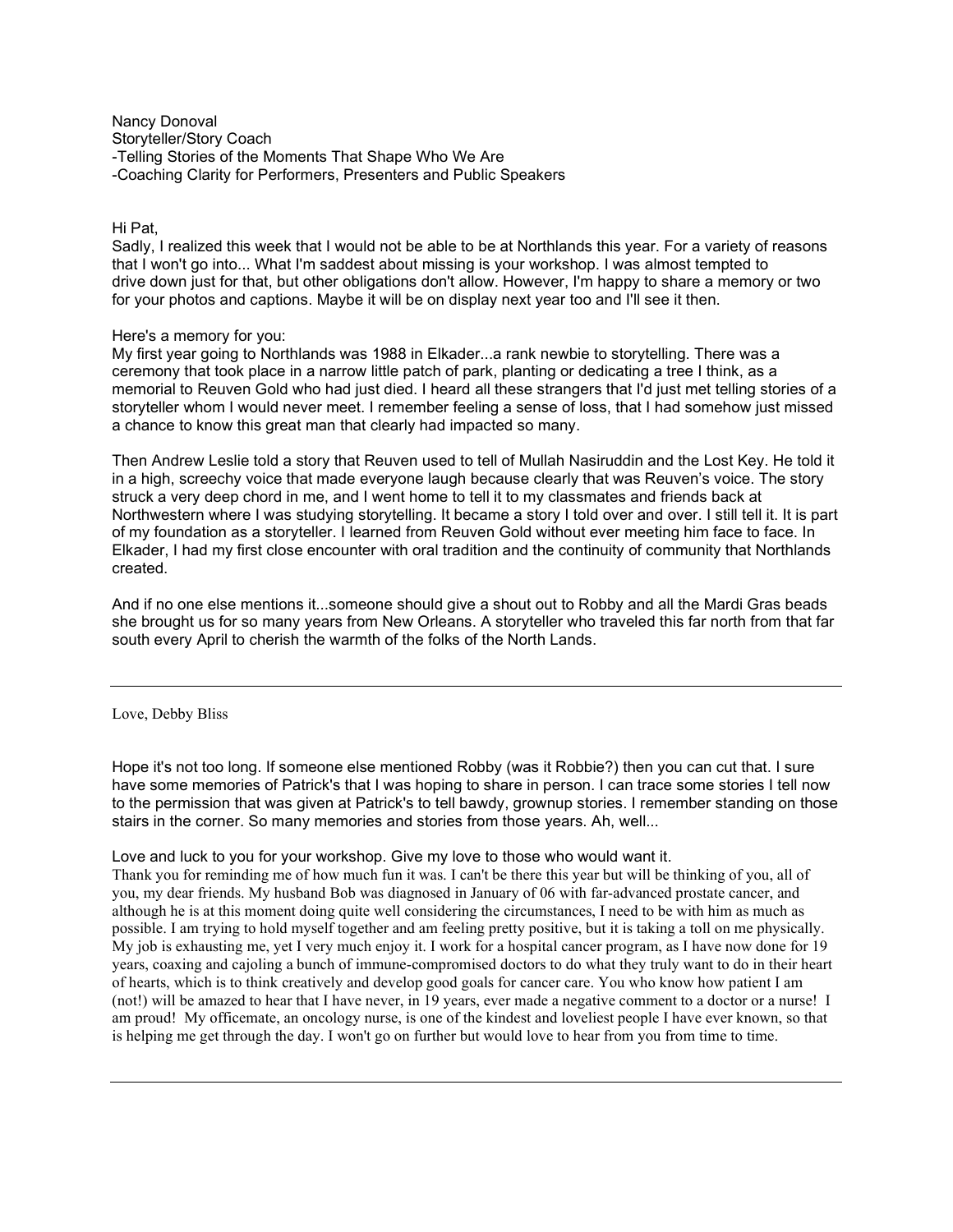Carol McCormick, Storyteller Helping imaginations fly

Elkader being such a quaint little town on the Turkey River seemed to fit NSN as we were growing our legs and getting ready to stretch our wings. This setting was a natural place to foster friendships. One year by some geographic reality warp, a monsoon struck Elkader. My tent pitched in the city park became a tiny swimming pool, so I took refuge at the city's only Bed and Breakfast which had historic furnishings. Another year I stayed at the motel at the edge of town. I remember the life-sized drawing of handsome Abdul El-Kader in the motel lobby. The story was that Abdul El-Kader gave refuge to Americans in his Algerian castle which saved them from being killed by Arab terrorists and President Abraham Lincoln sent him dueling pistols as a thank you. The Elkader town founders decided to "brand themselves" with this story. However, these rural farming people misspelled and mispronounced his Arab name. Over a century later, the U.S. State Department flew the Elkader city council and their spouses to Washington, D.C. for a dinner with Algerian diplomats because the state department credited Elkader's sister city relationship to our country's re-establishing diplomatic relations with Algiers.

#### Anne Bodman

#### Hi Everyone,

 I first came to Elkader in 1991 as a fairly recent transplant from Ithaca, NY to South Dakota. I can't remember quite how it happened, but suddenly there was a familiar slim shape with long blonde hair, and there was Susan Gilchrist, just as she had appeared 20 years earlier when we knew each other in Ithaca. My fondest memories of Elkader are of her, the new community I found, the funky couches in the teenage Sunday school room, and the bar stories. Story-starved, I took notes that weekend, and again in 1992, and I have just found them.

 Here are my notes from Patrick's Bar in 1991, some with teller's name. Friday night: Blast thru crap process (re not being able to tell your story--unfinished orgasm); Mike-Polish Farm; Adopting a Baby; Julie--Great-great-grandfather and Slave Wife; Holly--Man and Puka; Mary Knight--Clotilde's Gift; Tailor and Just Enough to Make a Story; Nan--Mrs. Sullivan (cleaning house with tongue); Jim--Cat and Coyote; Robbie--Perfect Role Model.

 Saturday night: Anne Bodman--Bull Fries; Andy--Guadalajara Oysters (sometimes the bulls win); Susan Gilchrist--Contraceptive Jelly on Toast; Dale Whiteside--song on banjo; Iris Ericksen--funny story; Larry Johnson--playing opera on a condom; Jim--Passion Play where Jesus is stuck with a real rather than a retracting sword and says "My God, what have you done?" and the other guy says "Oh Jesus- you're bleeding!"; Robbie--about being in bed with a girl or a dead boy; story about birth control; Nancy Donoval--Seven Dwarfs Get Religion (Dopey asks "Are there any dwarf nuns?" and after the last time all the dwarfs giggle and chant "Dopey did it with a penguin..."); Patrick the Bartender told me several short ones too.

 1992 (probably Saturday night): Andy Leslie--A woman is stuck on a toilet seat and her husband rushes her off to the hospital in the back of his pickup. He asks the doctor "Have you ever seen anything like this before?" and the doctor replies, "Yes, but I've never seen it framed!"; Mark Wagler--passionate story about Kent State protest and shootings, "We must protect the freedom to say what we want to say"; Cynthia Sorenson--Drinking Contest with Chinese General; Debby Bliss--about the drummer in a band and his drumstick which was pointing at her; Tony--a rap song; Robbie--The Amazonians (38D). She told us she comes from a family of flat-chested women; so, her mother purchases a pair of foam rubber Amazonians to improve her silhouette. They become uncomfortable during a long bus ride; so, she unbuckles herself from them and as she leaves the bus she doesn't realize that they are rolling down the bus stairs after her. People came running up to her--"Are these yours?"; Loren Niemi--Sauna Story. He and his sister leave, naked, to get water on a cold night. Once outside, there are headlights, and a pair of Jehovah's Witnesses insists on making their spiel. Loren's sister is getting very cold and finally says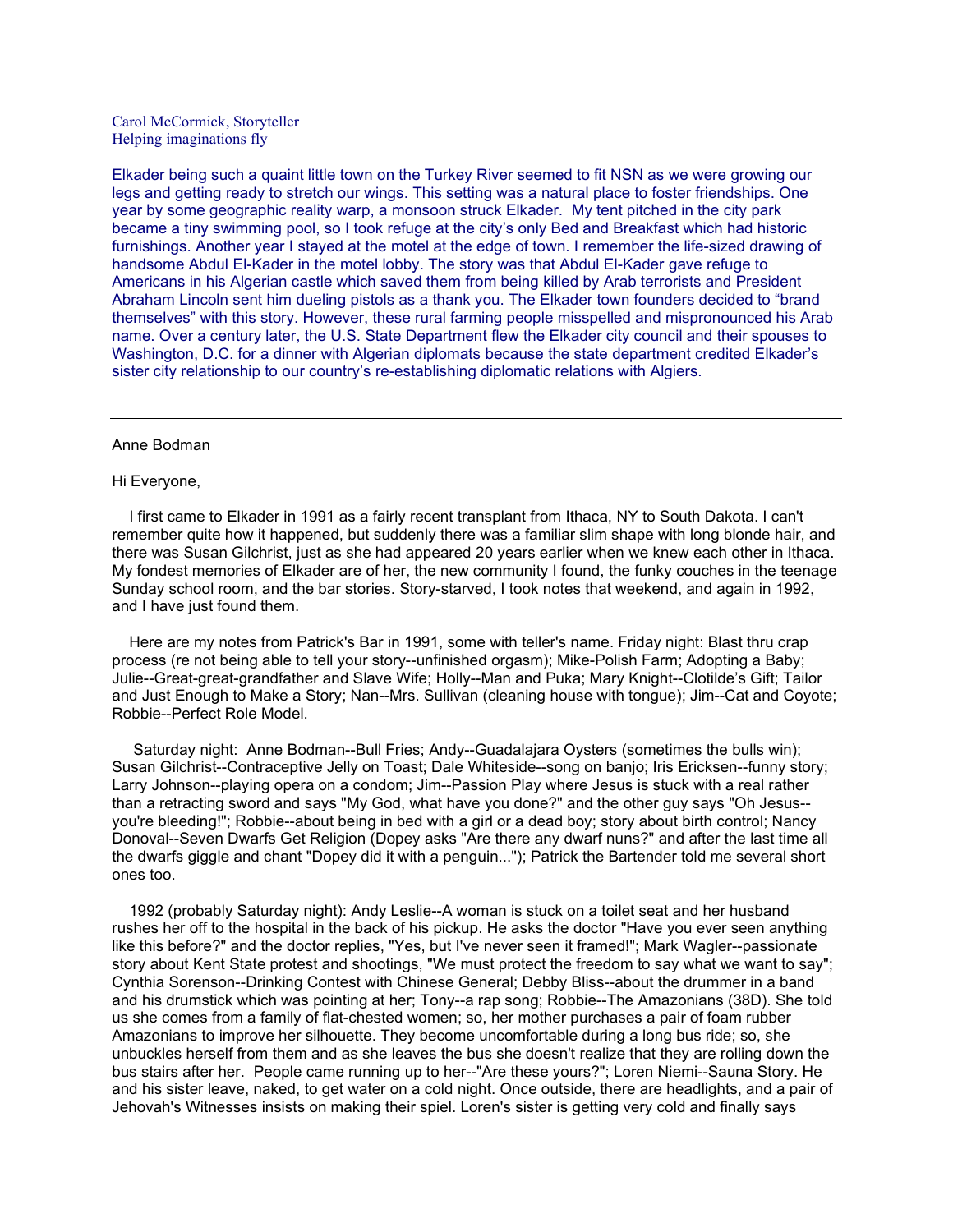"Leave your booklet and we'll read it. But if you'll excuse us, we're naked." The car tears out of there at 65 mph and Loren and his sister return to the sauna, that intense steam, the earth, air, fire, and water.

 It would be fun to hear these stories again--and their successors--in Pat's workshop or in the bar. I look forward to seeing you next weekend.

Judy Farrow Busack Storyteller West Bend, WI 53095

Oh, those memories. Starting with Elkader, but keeping in mind "The Root Years" in Mineral Point.

The closing I remember was always "We are the old people, we are the new people, we are the same people: deeper than before... That closing tells everything I felt about the weekend. I even extended it to my libraries summer reading program to be: We are the old readers; we are the new readers... This was to bind them to the library as sure as I felt bound to storytelling. Northlands was and is my connecting glue.

First time in Elkader, I tented with Jean Andrew and Maggie Melvin and forged the friendship that has lasted over the years. The next tenting year, it rained so heavily that we moved to the basement of the Opera House and slept on the floor. One year, the motel was out of rooms and moved a friends' trailer/camper on the site and we slept there and one year the rooms were all gone, and we stayed at the Manor Inn in Garnavillo and I locked my car keys in the trunk, the motel owner got some on to drive us to Elkader in what I sort of remember as a tractor/wagon. He drove through the fields swearing a blue streak all the bumpy way and when I got out, I thanked him sweetly for delivering Maggie, SISTER Jean and me to our conference, the stunned expression on his face still brings a smile to my face.

Always, upon arrival we checked in at the Opera House and then found our way to the church where we made and placed posters as to the various workshops and then decided who would go to which school to tell stories in the community. We (Northlands, not me) were paid with bags of pennies the kids brought for the event. Sometime Saturday mornings I dressed up like Mother Goose and went over to the library for Storytime. Granny Rutabaga was there also and a few more depending which year.

One School of Storytelling, that stands out from those years was given by Elaine Wynn on Fairytales, lots from Zipes and we wrote our own modern-day tale and told it that night in the Friday opening concert. I'm still telling mine.

The Opera House was so wonderful, some said haunted, and it was magic for sure. We were so grassroots and so much a big family sharing year after year our joys and heartbreaks as if it were yesterday and not a year since we last met.

We took over the little bar and didn't really drink, just told, and told. One year Maren Hinderle called a week before the conference and said, "Bring a bar story; the women are taking over this year," and we did. A real stretch for me but very satisfying. But then stretch is what we are about and still about. I'm grateful to have been part of it.

Fondly, Judy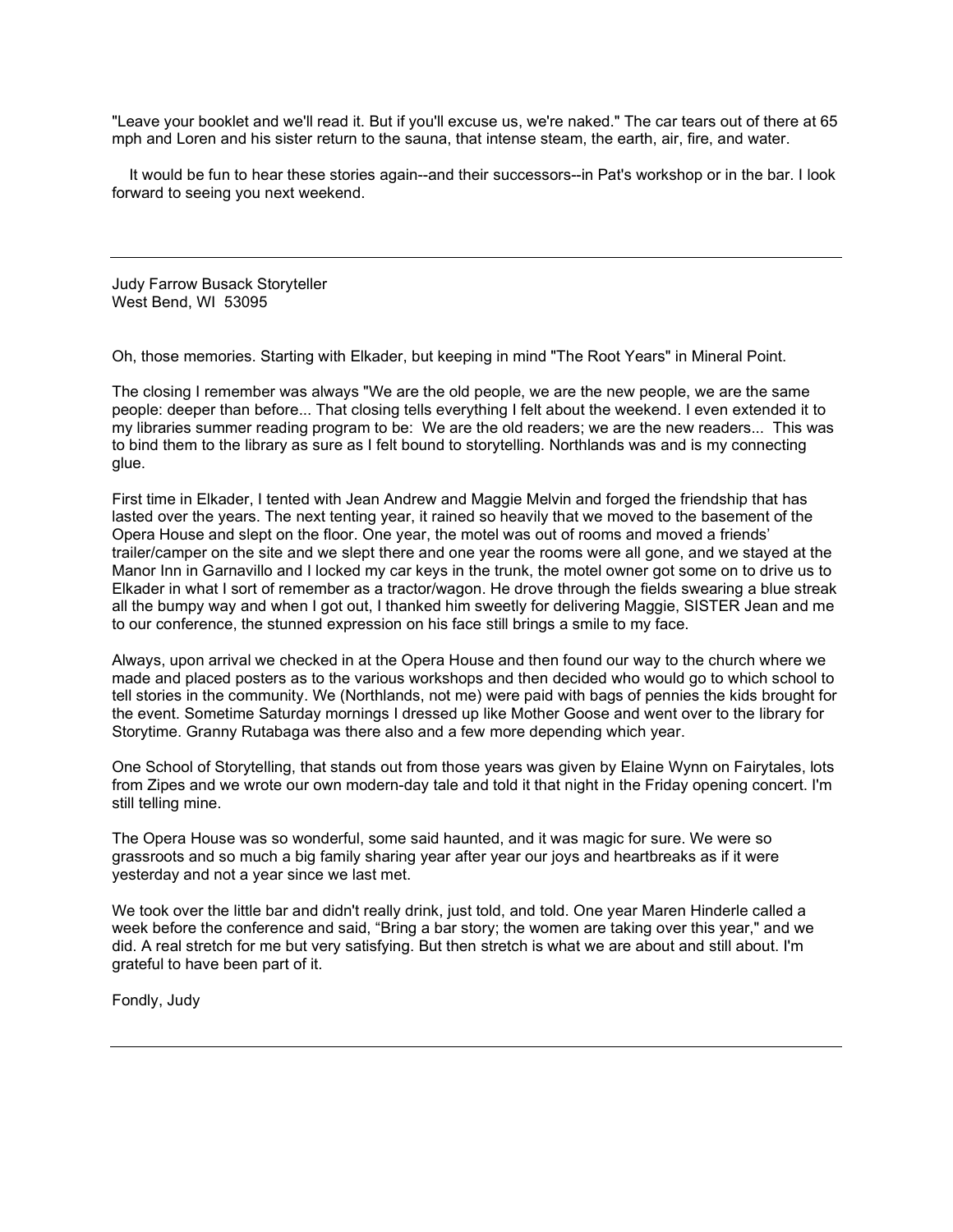## From Dale

# Hi, Pat!

Sorry I'm so late getting back to you. I've just returned from a 1200-mile trip to visit, likely for the last time, a dear, long-time friend who is succumbing to cancer. Yes, I'm OK. I'm limpin' a little with a sore heel, cause as yet undiagnosed. I underwent cardioversion last December to put my ticker back into proper rhythm, but I never felt the slightest symptom before or after. I'm still ambulatory and functionin'. I've read what you sent of others' thoughts, and I'm happy they (y'all) are thrilled with urbanization of our masacrees. Me, I'm a bucolic, albeit a resident of an urban area. For me, Elkader was the cat's meow, the perfect layout for my kind o' storytellers' confabulation.

Years ago, I invited my American Folk music Class to spend a Saturday on my woodsy little farm in Southern Illinois. Lecturing and demonstrating folklore and folk music in a modern university building is only the barest beginning of what it's about. At the farm, they got a whiff of "standin' in the shade, fiddlin' barefoot." A core group of students and faculty have been convening twice yearly ever since, for over thirty years. We meet in the open, sing and lie to each other, cook for each other, charge each other's batteries, and wallowin Nature.

That said, you may understand why, for me, much of the magic of our conference stayed behind, when we moved to the big city. I really LOVED walking in shower clogs through the snow to the campground shower house. I miss Pedretti's Bakery and the Opera House. It was my kind o' romantic setting--jiggled my bone-marrow. Years ago, I bought a ratty old book at a farm auction and inserted randomly in its pages were newspaper clippings from the twenties and thirties of last century. Here's one:

# "SUMMER FALLOWED

" It'd be nice to be summer fallowed. They say you don't have to do anything when you're fallowing.

"They don't clip you or mow you or bother you. You just lie there--fallowing.

"This is the weather for fallowing, too.

"The best place to do your fallowing is in the shade, with your meals brought to you and a pitcher of cold water handy, because a fellow gets powerful thirsty sometimes after steady fallowing, hour after hour.

"Of course, when you are fallowing that way, it takes up a lot of energy, and you have to eat a great deal, especially watermelon, because nothing helps a fellow fallow better than cold, sweet watermelon.

"And they say they can't snip any installments off you, and the interest boys and tax collectors can't harvest you while you are fallowing.

"Yes, it'd be nice to be summer fallowed."

On a personal note, I always basked in your aura on and off the stage. I, too, look forward to our next meeting. This foot will likely keep me away from the impending conference, but we'll figure out how, when and where to bump, I'm sure.

Love and stuff, Dale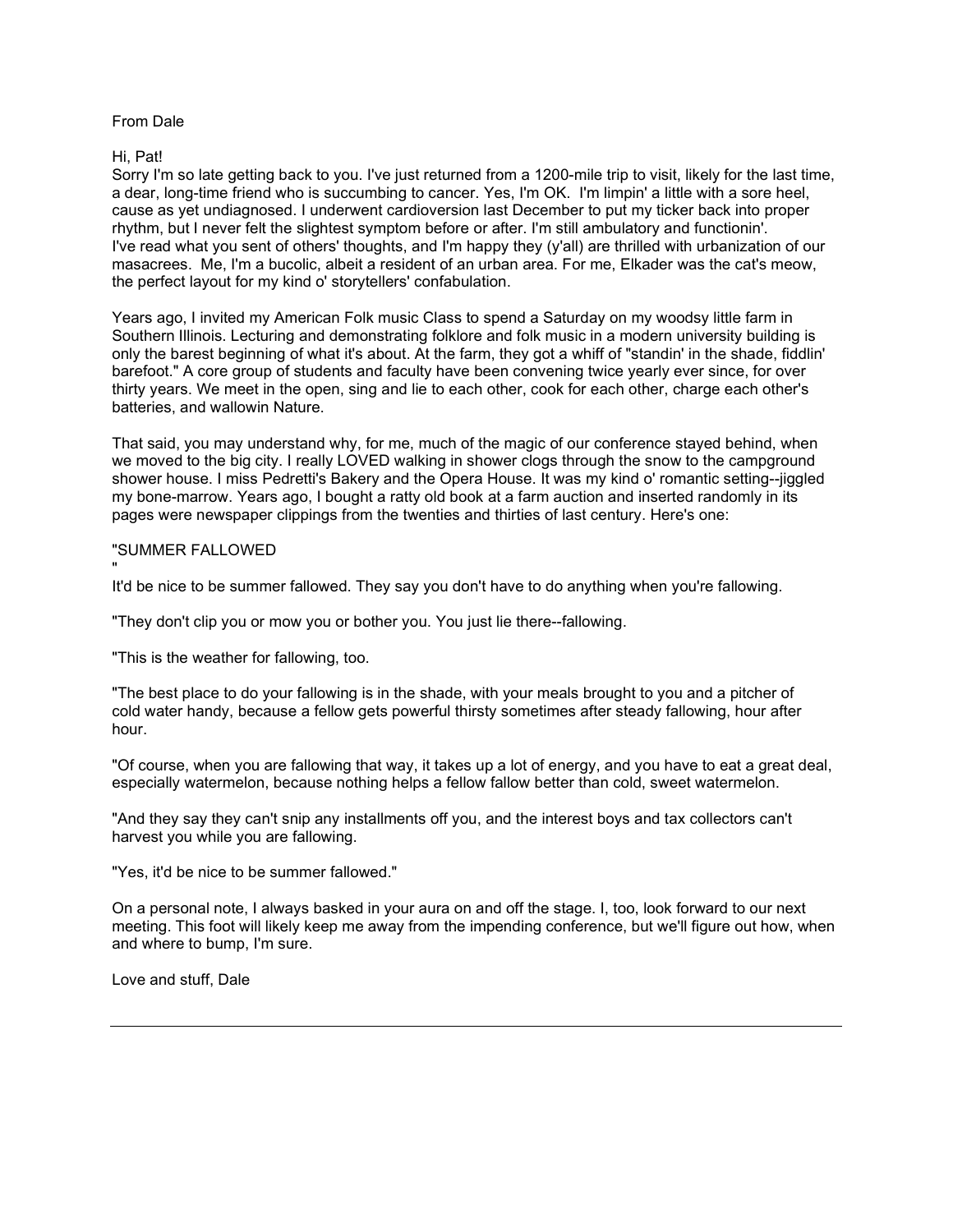Maren Hinderlie Minneapolis, MN 55409

Pat, I apologize for being so slow and forgetful of this. It's a wonderful thing we have all done and are doing together and thank you for the will and the way to say what we have to say! Love Maren.

PS Let me know how it turns out! I almost went to the Saturday event but too much to get out of here.

My favorite quote is from Muriel Rukeyser. "The world is not made of atoms; it is made of stories" and as I reflect on our journey with Northlands, I recall people galore who told and are still telling with the faith that if we live the stories we tell, we must also tell the stories we want to live! --Maren Hinderlie

### Patricia Coffie

The first ones to arrive began to make signs and arrange chairs and tables. We brought our own coffee and tea and such and even brought our own coffee makers. Storing the accoutrements between conferences was an assigned task. A volunteer went to Pedretti's bakery to bring the rolls to the Opera House basement and to marvel at the quality of the treats and at how inexpensive they were. If you wanted to be sure you had a seat in the Opera House Basement or the Peace Church meeting rooms, you sometimes carried your folding chair from one place to the other and back again. They were about a block apart. Everything was volunteer. No presenters were paid. Charge per day for the Opera House (the whole thing) was \$25 and there was no charge for the church.

One member told me how to find a certain kind of success at volunteering—you say "Yes." and then you ask questions so long that the other volunteer stays and does the work while chatting with you and becoming more and more convinced you do not know enough to be the volunteer. You get all the credit of volunteering without much of the work for which you are volunteering, you have pleasant company, and people think twice about asking you again. I saw this very system recommended in the Wall Street Journal in April 2007.

Because the small restaurants could not handle the crowds with any speed at all, some years we contracted with a church group or a community service organization for a breakfast or dinner or two.

The annual dinner meeting was held at Johnson's Restaurant for several years. The food was good although the Elkaderites tell me they were really thrown by that strange request for "Vegetarian" meals. Johnson's rose to that task and provided delicious meals. You did have to pay some attention to what you took into your mouth as seating was so close it was difficult to tell whose fork was hovering near your mouth. Johnson's was the location for the passing of the responsibilities—the outgoing president would pass the gavel (or pencil box to Larry Johnson or actual live horse to Jim May) to the in-coming president and the in-coming president would share a story or was that the other way round?

The Annual Dinner/Business Meeting was always fun but hurried a bit as the concert would be next, and for some, the bar stories followed, and for a very few the prosperity ritual was celebrated after that.

The Coast-to-Coast hardware store was where one innocent and simple purchase was made by two men for later use in the storytelling in the bar. The purchase became one story and the item purchased played heavily in another.

There were stories one night at Patrick's and then one storyteller told about his hunting dogs and how difficult it is for them to avoid the seven deadly sins what with pheromones and all. Then a storyteller told how innocent the trip to the hardware store had been and the more shy and innocent the storyteller was, the less innocent the purchase seemed. The men had purchased condoms so one of them would have what he needed for the story he planned for the bar. Then a story of war and sex and those pheromones and all was told. Then a storyteller played "Bolero" on a trumpet mouthpiece with a condom attached and the condom